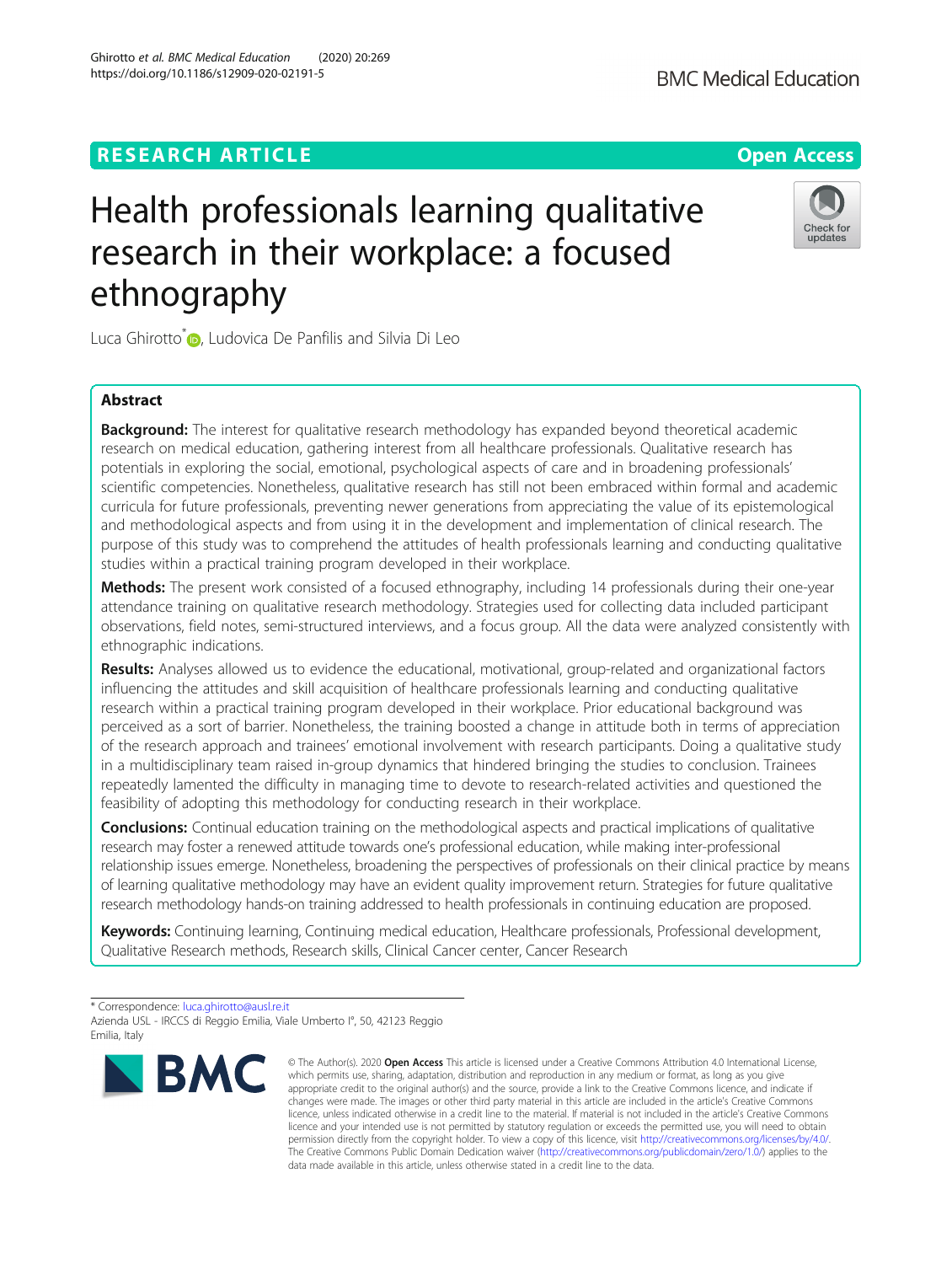## Background

In recent years the interest for qualitative research methodology and methods (QRM) has gradually expanded beyond the mere theoretical academic research on medical education, gathering interest from all healthcare professionals  $(HPs)$   $[1-3]$  $[1-3]$  $[1-3]$  thanks to its potential in exploring the social, emotional, psychological aspects of care [\[4](#page-13-0)] and in broadening professionals' scientific competencies. Nonetheless, QRM has still not been embraced within formal and academic curricula for future HPs [\[4](#page-13-0)–[7](#page-13-0)], preventing newer generations from appreciating the value of its epistemological and methodological aspects and from using it in the development and implementation of clinical research. Charmaz highlights the limited coverage of qualitative research in general methods courses, non-existent or insufficient undergraduate courses and a scarcity of in-depth qualitative methods courses in graduate programs [\[8](#page-13-0)].

Accordingly, evidence on HPs' training in QRM is also sparing and limited to the academic environment [[9](#page-13-0)– [11\]](#page-14-0), with few works addressing QRM in Continual Medical Education (CME) and its application in HPs' workplace [\[12](#page-14-0)–[15\]](#page-14-0). A study performed by Calderón describes an online teaching program for primary HPs, highlighting specific aspects that should be considered in the design and development of QRM training within health services [[12](#page-14-0)]. Featherstone and colleagues [\[13\]](#page-14-0) as well as Hepworth and colleagues [[14\]](#page-14-0), reporting on their experience with primary care and general practitioners respectively, provide information on which areas of QRM HPs consider most feasible (i.e., coding) or more challenging (i.e., QRM philosophy and theoretical underpinnings) [\[12](#page-14-0), [14\]](#page-14-0). Authors highlight the career paths, time constraints, and professional background that influence the way HPs approach QRM training [[12](#page-14-0)]. These studies addressed concise QRM training programs and did not explore the experience nor the benefits perceived by HPs in employing QRM within their research activities. As far as we know, no studies exist on the real experience of HPs performing qualitative research.

Herein we report the findings from an ethnographic research on a one-year QRM training to enable HPs to perform qualitative research within their work environment.

## Methods

#### Methodological approach

We employed an ethnographic approach previously used by Ng et al. for studying HPs education and practice [[16\]](#page-14-0) and recently discussed as a suitable approach in medical education research [[17\]](#page-14-0). In particular, we followed a specific method defined in scientific literature as rapid ethnographic research [\[18](#page-14-0)] or focused ethnography [\[19](#page-14-0)]. Ethnography represents a validated methodological approach to study personal experiences and behaviors through the direct observation of situations as they enfold in their natural setting [\[19](#page-14-0)]. Since ethnographic research is exploratory in nature, in general, research questions are not necessarily specified [[20\]](#page-14-0). Equally, focused ethnography (FE) entails entering the field with a defined research question  $[17, 18]$  $[17, 18]$  $[17, 18]$  $[17, 18]$  $[17, 18]$ , undertaking fieldwork in a short timeline [[19\]](#page-14-0). Furthermore, compared to traditional ethnographies, FE draws more heavily on interviewing than on participant observation [[17](#page-14-0)]. This method was consistent with medical education ground, which consists of limited and welldefined social episodes or scripted interactions [\[17](#page-14-0)]. For our study's purposes, we formulated the following generative research question: what are the attitudes of HPs towards learning and conducting QRM within a practical training program developed in their workplace?

#### The organizational setting

The present work was carried out in a Clinical Cancer Centre (Azienda USL – IRCCS, the public health authority of the Reggio Emilia province) in northern Italy, in the setting of a qualitative research training course, entitled "Carrying out qualitative research: an opportunity for health professionals". The course was advocated by the Scientific Director to accomplish one of the mission goals of the Centre, i.e. developing and implementing training programs aimed at improving HPs' research competencies. Motivations supporting the development of such a training within a Clinical Cancer Centre concern the importance QRM for understanding cancer care in its complexity. As noted elsewhere [\[21](#page-14-0)], cancer researchers have been increasing their focus on patient preferences and experiences with care. An understanding of how these areas affect oncology practice required HPs working within the Centre to learn research methods suitable to develop a more comprehensive knowledge of the cancer-related phenomena, including methods to describe and explain underlying motivations and potential causes of specific outcomes [[21\]](#page-14-0). Even if the training was endorsed by the Scientific Directorate of the Clinical Cancer Centre and was addressed primarily to the Clinical Cancer Centre professionals, it was opened to all the employees of the main General Hospital and other services of the public local health authority, Azienda USL – IRCCS of Reggio Emilia (including colleagues working at the Department of Health Sciences of the University nearby).

## The training

The QRM training program was designed and conducted by a qualitative research methodologist (LG) and a psycho-oncologist expert in QRM (SDL). Its structure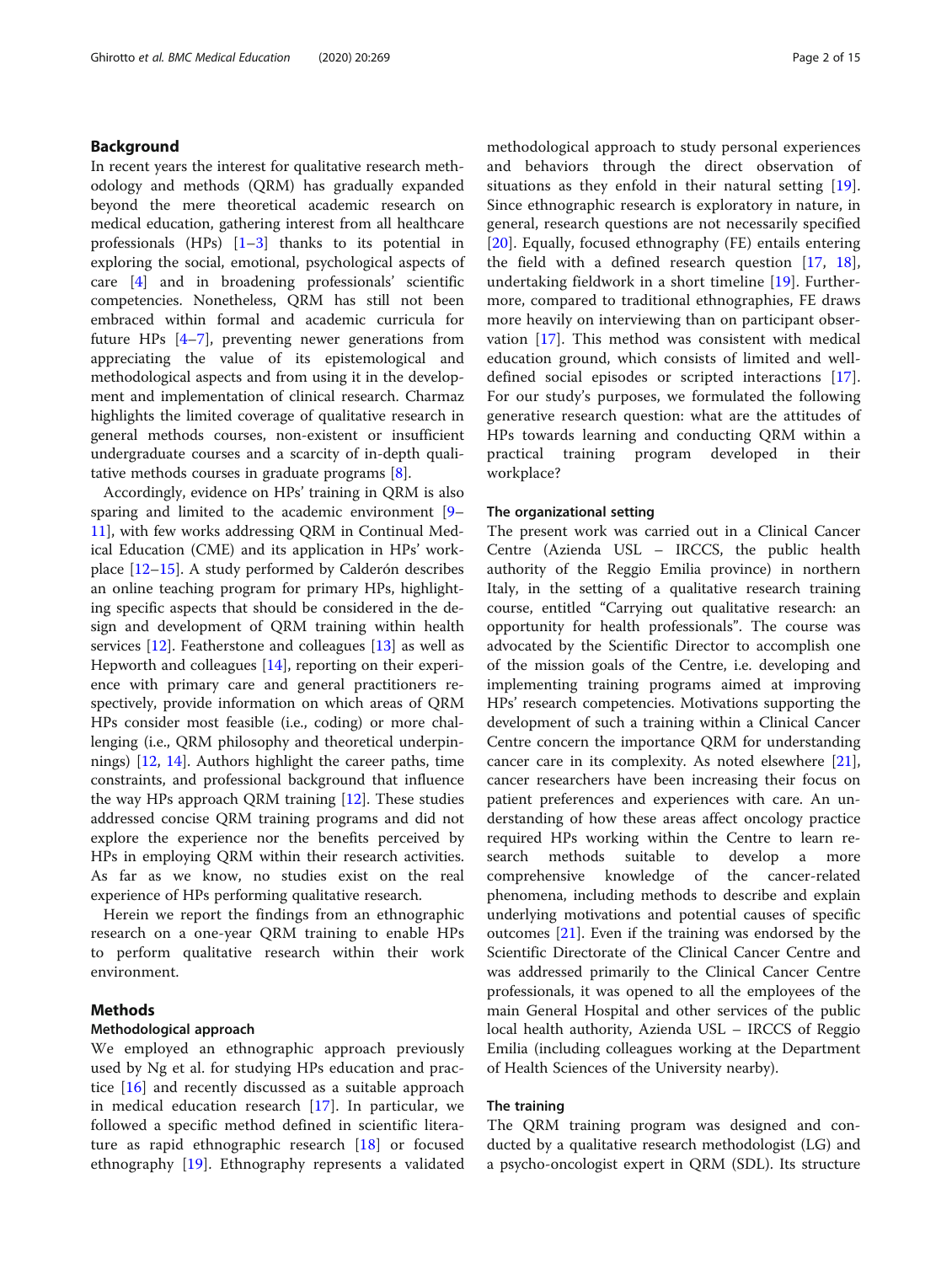and duration have been planned in line with two strictly interconnected objectives, i.e. providing HPs with notions and skills in QRM and getting them able to carry out qualitative research in all its steps, from the development of the research protocol to its concrete implementation until the publication of the study results.

Instructors chose to teach QRM through the lens of a particular research tradition: Grounded Theory (GT). Some authors [\[22\]](#page-14-0) recommend GT for hands-on skillbuilding lessons to impart the fundamentals of qualitative inquiry and methods of inductive theory construction. Moreover, as remarked by Charmaz [[8\]](#page-13-0), GT strategies enable trainees to learn to do qualitative analysis, to raise the analytic level of their qualitative research projects, and to increase their methodological skills. Moreover, teachers chose GT given their expertise in this methodology and, consequently, facilitating trainees' involvement in conducting real qualitative research.

Participation to the training was voluntary, and all interested candidates from any professional background e-mailed the teachers a brief resume, adding, as requested, some information on their motivation in taking part in the program. Selection criteria were having basic comprehension in research methodology and intermediate-level English knowledge. Participants - 15 HPs working at the Clinical Cancer Centre, the Local Health Authority, or the Department of Health Sciences of the University nearby - were identified by the teachers together with the Scientific Director. Their initial motivations to take part in the training included curiosity toward the topic of QRM, willing to complete their previous research-related training and to be involved in the Scientific Directorate research programs.

The training started in October 2015 and had a planned duration of 12 months, so that trainees could accommodate both training's requirements and their job responsibilities. According to the training's objectives, teaching was carried out through multiple didactic techniques (i.e., lecture, classwork, working groups, individual work, simulations, and practice), and an e-learning platform was also available. Trainees were committed for 120 training hours (30 h for attending lectures and individual study, 70 h for simulations, teamwork and research practice within small groups; 20 h of individual research-related work). All the time spent within the program has been recognized as part of the working hours. Every participant would have earned 50 CME credits after training's completion.

Table [1](#page-3-0) summarizes the course's syllabus excerpt outlining contents, performed activities, related teaching methods, and expected outputs. HPs could consult teachers at any time, beyond formalized sessions.

Once trainees individually developed their research question (phase 1), teachers selected the three most relevant, innovative, and feasible questions and then divided participants into three groups, asking them to conduct a GT study, beginning from the three research questions. The trainees who initially formulated the selected research questions assumed the role of principal investigators (PIs), and the teachers chose their team members according to similarities in research's interests. The three generative questions were: a) what is going on from patients, clinicians and other key-informants' point of view when HPs propose surgery to a head and neck cancer patient?, b) what happens when hospital HPs accompany for the first time a patient to death?, c) what is the hospital assistance of migrant cancer patients? To date, the group dealing with the first research question published the study  $[23]$  $[23]$ , while the other two groups submitted the manuscripts only recently.

#### Sample and participants

Participation in the training implied involvement in the FE. The participants in this study comprised 14 trainees (7 nurses, a speech therapist; a laboratory technician; the information specialist of the Medical Library; a dietician; a physiotherapist; an internist and a palliative care physician) and a trainer. Three out of the trainees were PIs of the GT research protocols (the internist, a nurse, the speech therapist). One trainee withdrew from the course after the opening lecture. We show the participants' demographics and characteristics in Table [3](#page-6-0).

#### Data collection

The data collected for this FE regarded the trainees as they were attending the course and undertaking the GT study. An external researcher (LDP) participated as the observer to 12 of the 20 training sessions foreseen in training, in order to gain a complete representation of the trainees' experience.

As to strategies used for collecting data, we employed unobtrusive participant observations consisting of simultaneously combining interviewing of trainees, direct participation and observation, and introspection [\[24](#page-14-0)]. Participant observation allowed a prolonged social interaction among the researcher and the informants during which observational field notes were collected. The field notes provided context and insights to support the understanding of what trainees thought about and how they experienced the QRM training. Informal conversations with participants were, also, documented by LDP, who in particular observed relational dynamics, verbal and non-verbal behaviors of trainees. LDP wrote notes about what was going on during the training sessions, the spoken words of teachers and trainees, on her research diary, as much as possible in real time. Informal conversations were jotted down soon after their conclusion. Then, periodically, LDP wrote a more detailed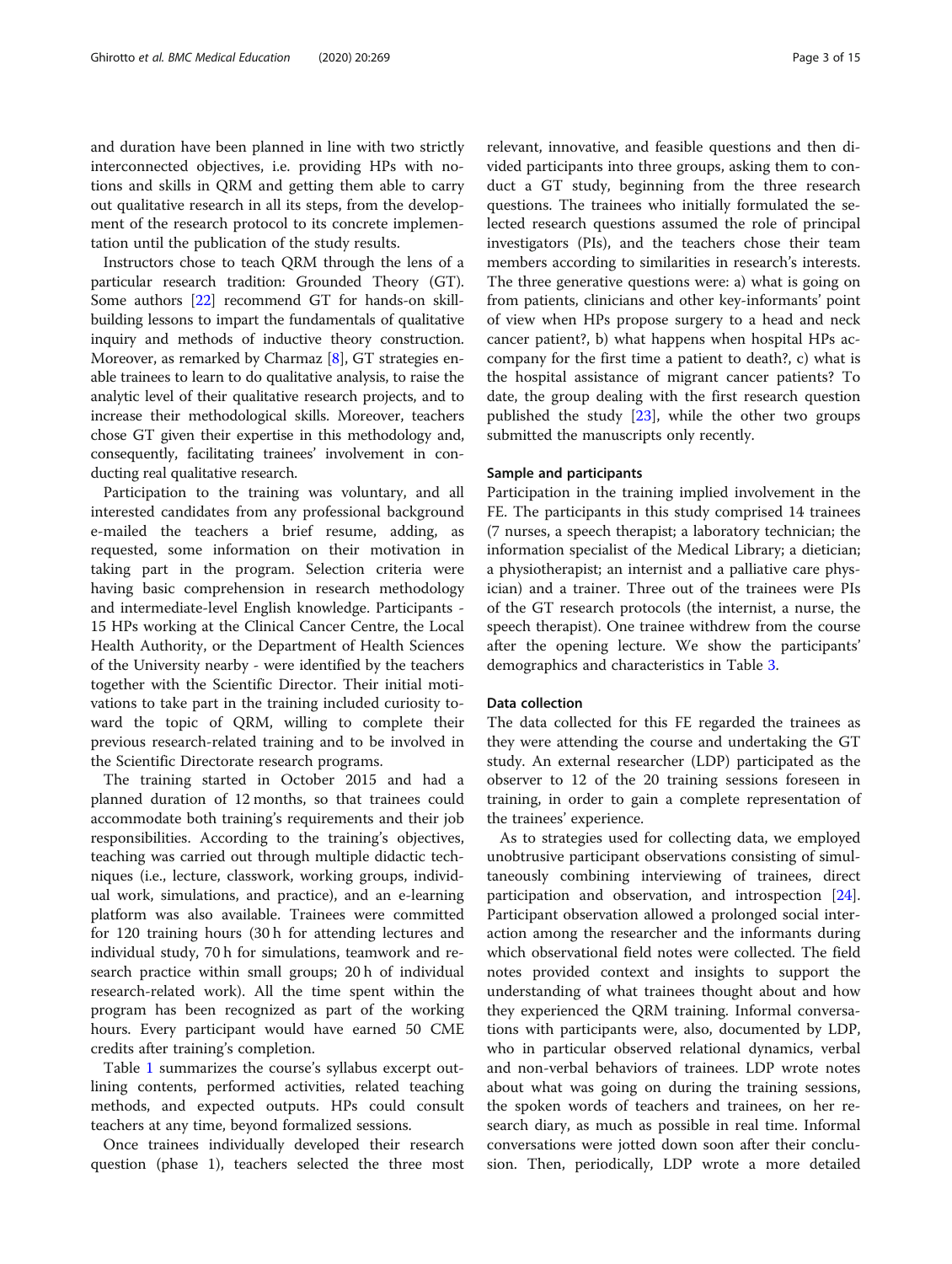<span id="page-3-0"></span>

| Table 1 - "Carrying out qualitative research: an opportunity for health professionals" syllabus (excerpt) |  |  |  |  |  |  |  |  |
|-----------------------------------------------------------------------------------------------------------|--|--|--|--|--|--|--|--|
|-----------------------------------------------------------------------------------------------------------|--|--|--|--|--|--|--|--|

|                   |                                                                                                  | carrying out quantume research. an opportunity for neath professionals synapas (exterpt)                                           |                                                         |                                                                                     |
|-------------------|--------------------------------------------------------------------------------------------------|------------------------------------------------------------------------------------------------------------------------------------|---------------------------------------------------------|-------------------------------------------------------------------------------------|
| and<br>month      | #Phase Content                                                                                   | Activity                                                                                                                           | Didactic method                                         | Expected output                                                                     |
| #1<br>month<br>1  | Introduction to qualitative<br>research and GT, along with the<br>value of the research question | Teachers explain how to define a GT research<br>question and trainees write a possible one                                         | Lecture                                                 | Drafting a research question                                                        |
| #2<br>month<br>1  | Is my research question new?                                                                     | Every trainee performs a literature search                                                                                         | Individual work                                         | Redefinition of the research<br>question                                            |
| #2<br>month<br>1  | The research question in GT                                                                      | Teachers discuss each research question, and<br>choose the three that are correct and most<br>feasible                             | Class discussion,<br>quided by<br>teachers              | Formation of three research<br>groups and definition of the PI                      |
| #2<br>month<br>2  | The groups' research questions                                                                   | Each group, guided by PI, re-defines the research<br>question                                                                      | Group discussion<br>without teachers                    | Reaching an agreement                                                               |
| #2<br>month<br>2  | The groups' research questions                                                                   | Each group PI explains and discusses the final<br>version of the research question                                                 | Class discussion,<br>guided by<br>teachers              | Redefinition of the research<br>question                                            |
| #2<br>month<br>2  | Writing a GT research protocol for<br>the FC                                                     | Teachers explain how to write a GT research<br>protocol and the local EC requests                                                  | Lecture                                                 | Definition of the protocol<br>contents                                              |
| #2<br>month<br>2  | The qualitative interview                                                                        | Every trainee studies material about qualitative<br>interviewing and keeps writing the research<br>protocol                        | Individual work                                         | Drafting possible themes for<br>the interview                                       |
| #2<br>month<br>3  | The qualitative interview guide                                                                  | Teachers counsel each group regarding the<br>proposed interviews                                                                   | Group discussion<br>with teachers                       | Shared definition of the<br>interview guide                                         |
| #2<br>month<br>3  | Open coding                                                                                      | Teachers explain what GT coding is and invite<br>each group to open code an interview sample                                       | Class work,<br>tutored by<br>teachers                   | Completion of the interview<br>open coding                                          |
| #2<br>month<br>3  | Focused coding and the inter-<br>coders' agreement                                               | Teachers invite each group to reach an<br>agreement on the focused coding of the<br>interview sample                               | Group work,<br>tutored by<br>teachers                   | Reaching an understanding of<br>focused coding                                      |
| #2<br>month<br>3  | Ethical aspect of qualitative<br>research                                                        | Teachers explain how to accomplish research<br>ethics and provide information about the<br>documentation to be presented to the EC | Lecture                                                 | Writing informed consent and<br>collecting the documentation<br>requested by the EC |
| #2<br>month<br>4  | Writing the research protocol                                                                    | Each group finalizes the writing of the protocol                                                                                   | Individual and<br>group work                            | Submission of the research<br>protocols to the EC                                   |
| #3<br>month<br>7  | The initial sampling                                                                             | Each group gets access to the field and collects<br>the first interviews                                                           | Individual and<br>group work                            | Having at least 7 interviews<br>conducted and transcribed                           |
| #4<br>month<br>8  | Open coding                                                                                      | Each group codes the first interviews                                                                                              | Individual and<br>group work,<br>tutored by<br>teachers | Open codes                                                                          |
| #4<br>month<br>9  | Focused coding                                                                                   | Each group discusses the provisional focused<br>coding with teachers                                                               | Group work,<br>tutored by<br>teachers                   | Definition of focused<br>categories. Each group keeps<br>interviewing and coding    |
| # 5<br>month<br>9 | Theoretical sampling and<br>saturation                                                           | Teachers define the method for following the<br>theoretical sampling with trainees and explain<br>saturation                       | Lecture and<br>group work,<br>tutored by<br>teachers    | Definition of the final sample<br>characteristics                                   |
| #5<br>month<br>10 | Final data collection and analysis                                                               | Each group performs focused coding on the data<br>collected                                                                        | Individual and<br>group work,<br>tutored by<br>teachers | Reaching saturation                                                                 |
| #5<br>month<br>11 | Theoretical coding                                                                               | Teachers explain theoretical coding and the<br>procedure for working theoretically with the data                                   | Lecture and<br>group work,<br>tutored by                | Drafting the theoretical model                                                      |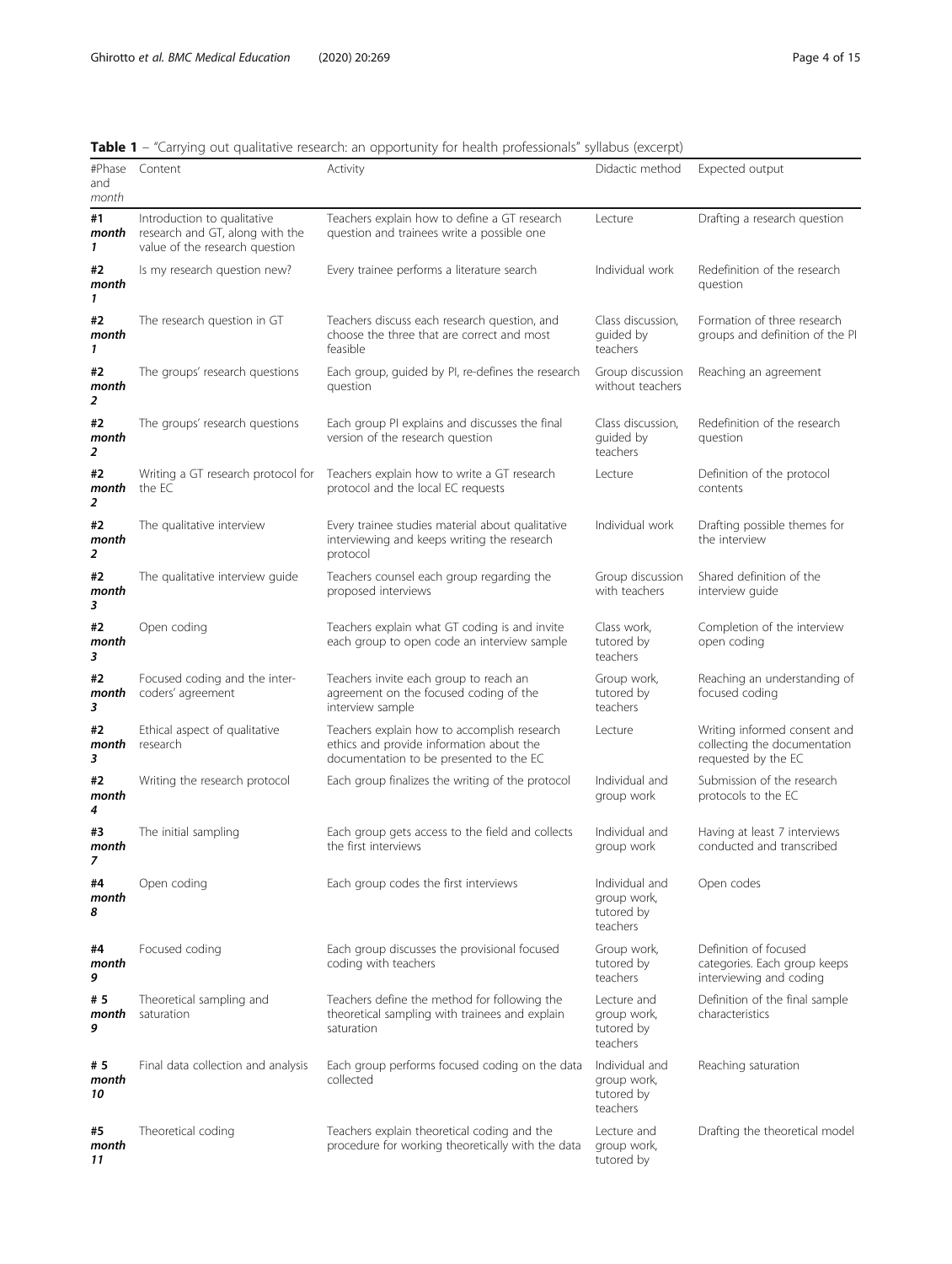| Table 1 - "Carrying out qualitative research: an opportunity for health professionals" syllabus (excerpt) (Continued) |  |
|-----------------------------------------------------------------------------------------------------------------------|--|
|-----------------------------------------------------------------------------------------------------------------------|--|

| #Phase<br>and<br>month | Content            | Activity                                                                                                     | Didactic method                                         | Expected output                                |
|------------------------|--------------------|--------------------------------------------------------------------------------------------------------------|---------------------------------------------------------|------------------------------------------------|
|                        |                    |                                                                                                              | teachers                                                |                                                |
| #6<br>month<br>11      | Findings           | Each PI reports the findings                                                                                 | Class discussion,<br>quided by<br>teachers              | Having the findings validated<br>by colleagues |
| #6<br>month<br>12      | Writing the report | Each group writes the final research report and<br>documents the steps of the research process for<br>the EC | Individual and<br>group work,<br>tutored by<br>teachers | Having 3 reports written                       |

description of the observational sessions (which are specified in Table 2).

Towards the end of the training, LDP administered semi-structured interviews with the three PIs, aiming to explore their experience in leading the team, expectations, and the evaluation of the training. We chose to interview PIs since we considered them as keyinformants in shedding light on the experience of becoming thoroughly involved in all the aspects of performing research, including leading a team, supporting team members' competencies, and maximizing intragroup collaboration. At the end of the training, the same

researcher conducted a focus group, guiding the discussion around the following topics: initial motivation and how it evolved throughout the course, difficulties encountered, and overall evaluation of the experience. We report the timeline for data collection and specific time points for each method in Table 2.

#### Data analysis

LDP began the analysis while collecting field notes, as recommended by Roper and Shapira [[25\]](#page-14-0) and Hammersley and Atkinson [\[26\]](#page-14-0). The field notes were complemented with analytical comments. After their conduction,

Table 2 Data collection timeline during the QRM training

| #Phase and<br>month | Activity                                                                                                 | Data Collection Method          |
|---------------------|----------------------------------------------------------------------------------------------------------|---------------------------------|
| #1 month $1$        | Teachers explain how to define a GT research question and trainees write a possible one                  | Observations and field<br>notes |
| $#2$ month 1        | Every trainee performs a literature search                                                               | Observations and field<br>notes |
| $#2$ month 1        | Teachers discuss each research question, and choose the three that are correct and most feasible         | Observations and field<br>notes |
| $#2$ month $2$      | Teachers explain how to write a GT research protocol and the local EC requests                           | Observations and field<br>notes |
| $#2$ month $2$      | Every trainee studies material about qualitative interviewing and keeps writing the research<br>protocol | Observations and field<br>notes |
| $#2$ month 3        | Teachers explain what GT coding is and invite each group to open code an interview sample                | Observations and field<br>notes |
| #2 month $4$        | Each group finalizes the writing of the protocol                                                         | Observations and field<br>notes |
| #4 month 8          | Each group codes the first interviews                                                                    | Observations and field<br>notes |
| #4 month 9          | Each group discusses the provisional focused coding with teachers                                        | Observations and field<br>notes |
| # 5 month 9         | Teachers define the method for theoretical sampling with trainees and explain what saturation is         | Observations and field<br>notes |
| #5 month 11         | Teachers explain what theoretical coding is and to the procedure for work theoretically with the<br>data | Observations and field<br>notes |
| #6 month 12         | Each PI reports the findings                                                                             | Observations and field<br>notes |
|                     |                                                                                                          | Focus group                     |
|                     |                                                                                                          | Interviews                      |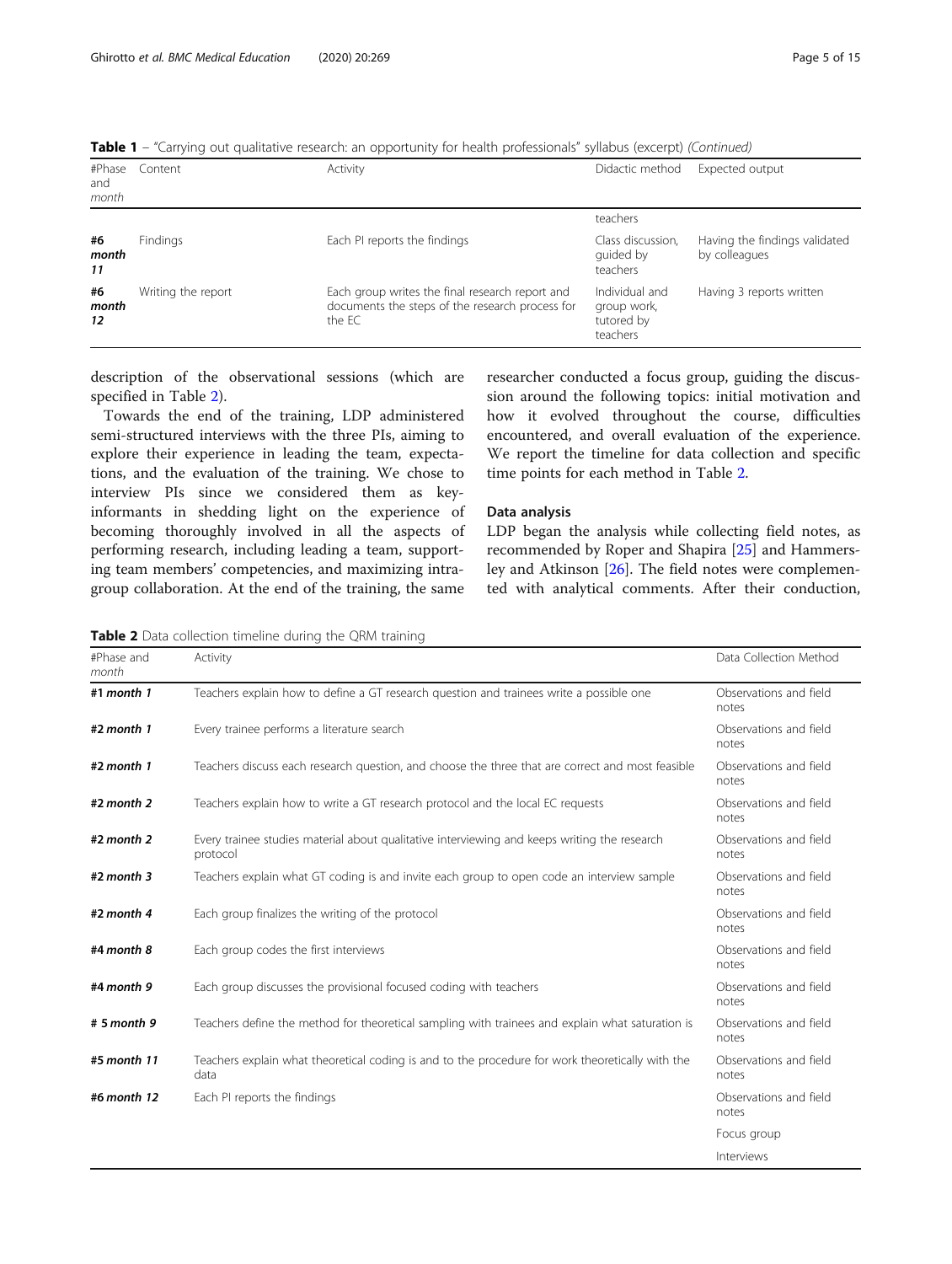Ghirotto et al. BMC Medical Education (2020) 20:269 Page 6 of 15

then, both interviews and the FG were audio-recorded and verbatim transcribed. The researcher managed the field notes similar to the interview and FG data: the dataset was inductively analyzed employing triangulation, with the intent of providing a more in-depth and holistic understanding of the phenomenon [\[19](#page-14-0)]. This approach also sustained the comparison of emerging patterns across the different kinds of data (interviews, field notes, and FG). The analysis included a five-step process [\[27](#page-14-0)]:

- (i.) sorting of collected material (field notes, interviews and FG transcripts were read extensively);
- (ii.) descriptively coding of field notes, interviews and FG (LDP descriptively labelled the data, with codes' names close to the raw data. The researcher reviewed all data line by line and identified words, phrases, and events);
- (iii.)questioning of data to find similarities and differences (LDP organized codes and formatted them into tables according to data type. Then, she wrote descriptive accounts of the data from the different sources. Through meetings, authors reached an agreement about the main similarities and differences emerging during this step);
- (iv.)grouping of codification labels into behavioral patterns (LDP grouped codes into categories. The emerging behavioral patterns were compared with raw data and descriptive accounts);
- (v.) interpreting, through comparison of participants' meanings and categories (categories were regrouped into the following main factors: educational, motivational, group-related and organizational factors) and defining final conceptualization (authors added meaningful quotations and field notes excerpts to the final report).

## Reflexivity

The external researcher of this study has a master's degree in Philosophy, an MD in Palliative Medicine, and a PhD in Medical Bioethics. She had previous experience in conducting ethnographic studies within her PhD project. She engaged actively with research participants, trying to balance the inside versus outside continuum in conducting observations, collecting data, and interviewing participants. Her philosophical background influenced data analysis, as she might have been more likely to notice and highlight relational issues emerging from learning QRM. LG and SDL served as consultants and discussants during the data collection and analysis. LG holds a MA in Education and a PhD in Cognitive and Education Sciences, during which he deepened the qualitative methodology. He serves as methodologist and head of Qualitative Research Unit within the setting where this study was conducted. SDL is psychotherapist with expertise in oncology and research methods. She works at the Clinical Cancer Center as the coordinator of the Psycho-oncology Unit.

## Results

LDP carried out the ethnographic observations throughout twelve sessions, over a 12-month period. The observations lasted two hours for each session on average. All three PIs agreed to be interviewed, and each interview had a mean duration of 25 min. The final focus group meeting, which lasted 120 min, was attended by 6 of the 14 trainees (two physicians, three nurses, one laboratory technician), and by one of the two instructors. Table [3](#page-6-0) shows the characteristics of the trainees who participated in the study.

Educational, motivational, group-related and organizational factors were identified as influencing the attitudes and skill acquisition of HPs learning and conducting QRM within a practical training program developed in their workplace.

#### The role of the educational background

Prior educational background was perceived as a sort of barrier. In most cases, participants voiced that their background in evidence-based medicine had indirectly prevented their interest and involvement in QRM before, and that they had embarked in this experience with few expectancies. During the first meeting, teachers collected trainees' initial expectations: two participants (the laboratory technician and the dietician) have never heard of QRM, the nurses' manager and a nurse who had previously conducted qualitative studies, and the others declared to have some hint. Most of the trainees stated that they had a deep curiosity and that they wanted to understand if the qualitative results of their research would be applicable in the workplace. However, none of the trainees was sure that qualitative research could be a rigorous research method. Introductory lectures were informally commented to be exciting but vague. GT methodology, in particular, was stated as having a "philosophical flavor" perceived distant from what some of the participants were used to.

Participants gathered for the first lecture seem to pay attention to the content. There is silence. Most of them are nodding when the teachers explain what qualitative research is and why to carry out qualitative studies in health field. When Grounded Theory is introduced, two health professionals raise their hands and question "what does it mean we are supposed to theorize?" (Excerpt from field notes, month 1)

A nurse states: "I come from a purely quantitative background, so it will be difficult for me to switch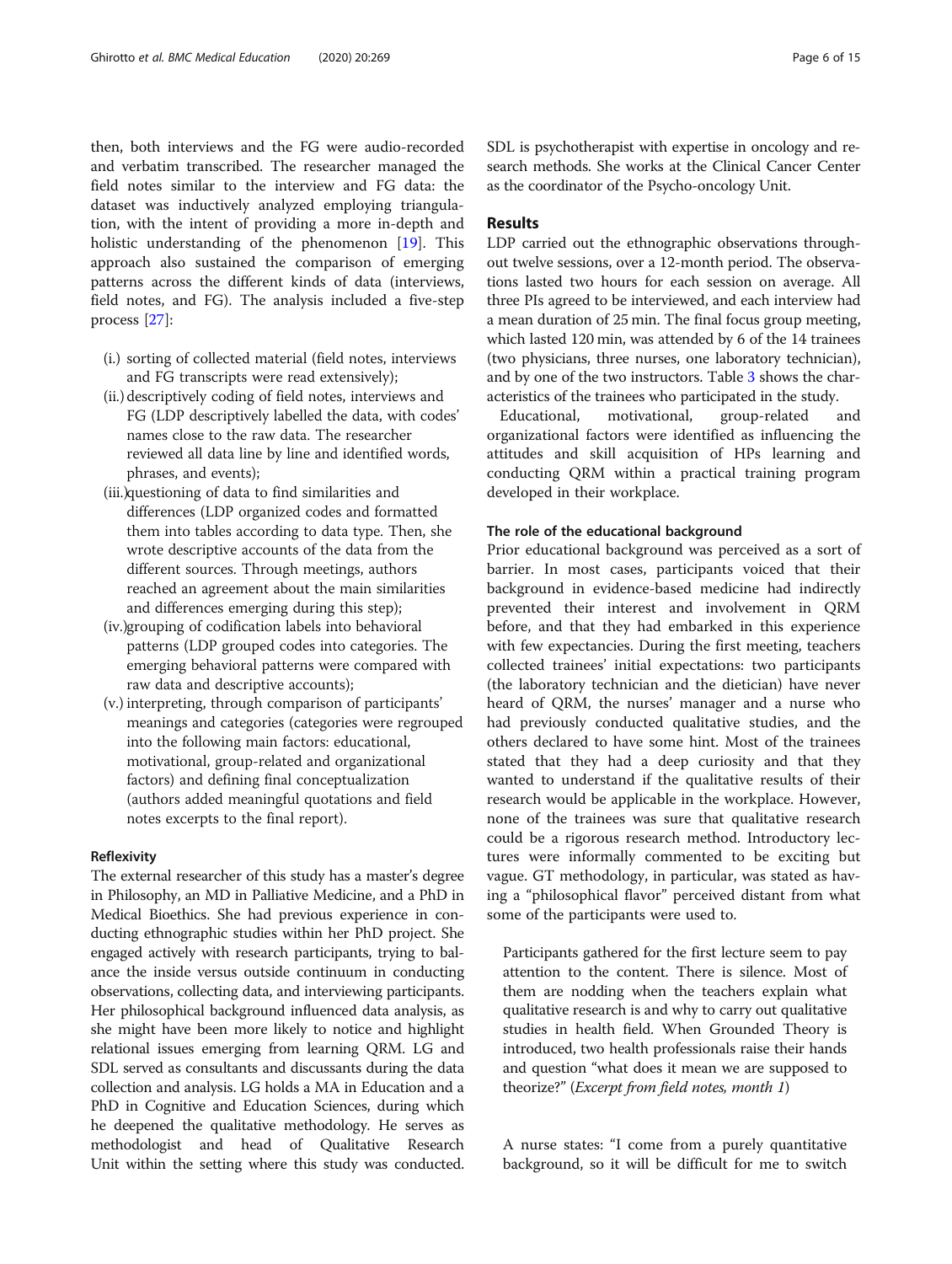#### <span id="page-6-0"></span>Table 3 Participants' characteristics (trainees)

| Role                                  | Profession                                                | Gender | Age       | Fducation                                     | Work Place             |
|---------------------------------------|-----------------------------------------------------------|--------|-----------|-----------------------------------------------|------------------------|
| Trainee/researcher                    | Information specialist of the<br>Hospital Medical Library | F      | $41 - 50$ | <b>Humanities</b>                             | Clinical Cancer Centre |
| Trainee/researcher                    | Physiotherapist                                           | M      | $31 - 40$ | Rehabilitation Sciences                       | Local Health Authority |
| Trainee/Principal Investigator        | Professor of Scientific Evidences<br>for Nursing          | M      | $61 - 70$ | Nursing                                       | University             |
| Trainee/researcher                    | Dietician                                                 | F      | $31 - 40$ | <b>Nutrition Sciences</b>                     | Local Health Authority |
| Trainee/researcher                    | Nurse, responsible of Palliative<br>Care Unit Training    | F      | $51 - 60$ | Nursing                                       | Clinical Cancer Centre |
| Trainee/researcher                    | Palliativist                                              | F      | $31 - 40$ | Medicine                                      | Clinical Cancer Centre |
| Trainee/researcher                    | Nurses' Manager                                           | F      | $41 - 50$ | Nursing                                       | Clinical Cancer Centre |
| Trainee/researcher                    | Nurse                                                     | F      | $31 - 40$ | Nursing                                       | Local Health Authority |
| <b>Trainee/Principal Investigator</b> | Oncologist                                                | F      | $31 - 40$ | Medicine                                      | Clinical Cancer Centre |
| Trainee/researcher                    | Laboratory Technician                                     | F      | $31 - 40$ | Neurophysiopathology<br>Techniques            | General Hospital       |
| <b>Trainee/Principal Investigator</b> | Speech Therapist                                          | F      | $31 - 40$ | Speech Therapy and<br>Rehabilitation Sciences | University             |
| Trainee/researcher                    | Nurses Manager                                            | F      | $51 - 60$ | Nursing                                       | Local Health Authority |
| Trainee/researcher                    | Physiotherapist                                           | F      | $41 - 50$ | Rehabilitation Sciences                       | University             |
| Trainee/researcher                    | Physiotherapist                                           | F      | $31 - 40$ | Rehabilitation Sciences                       | General Hospital       |

to a different mind-set! The contents we discuss are difficult to understand!". (Excerpt from field notes, month 2)

During the second meeting, where each participant had been requested to share with the whole group a generative research question previously conceived, and received feedback by teachers, some trainees proposed questions for a GT method, while others proposed vague or not appropriate ones. The teachers did not find fitting a GT, the research questions about technical procedures (for example, "how is the neurosurgery implemented when a neurophysiological monitoring is available?" or "is the infusion of chemotherapy that causes serious side effects managed properly by nurses?"), with hypothesisdriven pre-assumptions ("how do family dynamics affect the choice to undertake a profession in the health sector?" or "why do healthcare professionals read little?"), or, finally, too vague and far-reaching ("how does the awareness in health professionals regarding the idea of their 'limit', illness and death change?"). Even during the fourth meeting, some trainees were still confused about one of the chosen research topics (i.e. the second generative research question we mentioned above).

During the following meetings, it was observed that trainees repeatedly asked the teachers for clarifications on concepts and vocabulary used. Some participants, especially those with a strong quantitative background, continued to express their doubts about the epistemological legitimacy of the label "scientific" for QRM. These persisting questioning pushed teachers to discuss the methodological and epistemological QRM underpinnings till trainees submitted the research protocols to the Ethical Committee. Discussions were often about the meaning of conducting a naturalistic inquiry in health, the interpretative turn, the role of human and social sciences in comprehending health-related phenomena, and the constructivist research paradigm. Moreover, observations have been made about participants needing to understand what they had to do during the phases of drafting their interview guides for the protocol and the phases of coding. The tasks the teachers planned to accomplish have been perceived too broad.

[During a group meeting on interviews coding] the teacher asks the participants to conceptually code the data, word by word or incident by incident if convenient. The nurse asks: "how many labels you want from this interview?". The PI doubts the group can do this. The teacher says he is available for comment on their provisional coding. (Excerpt from field notes, month 8)

Trainees preferred support from time to time in focusing their work on a specific aim.

At the end of the training, most of the participants gained a sense of trust toward the scientificity and rigor of non-quantitative evidence construction, still revealing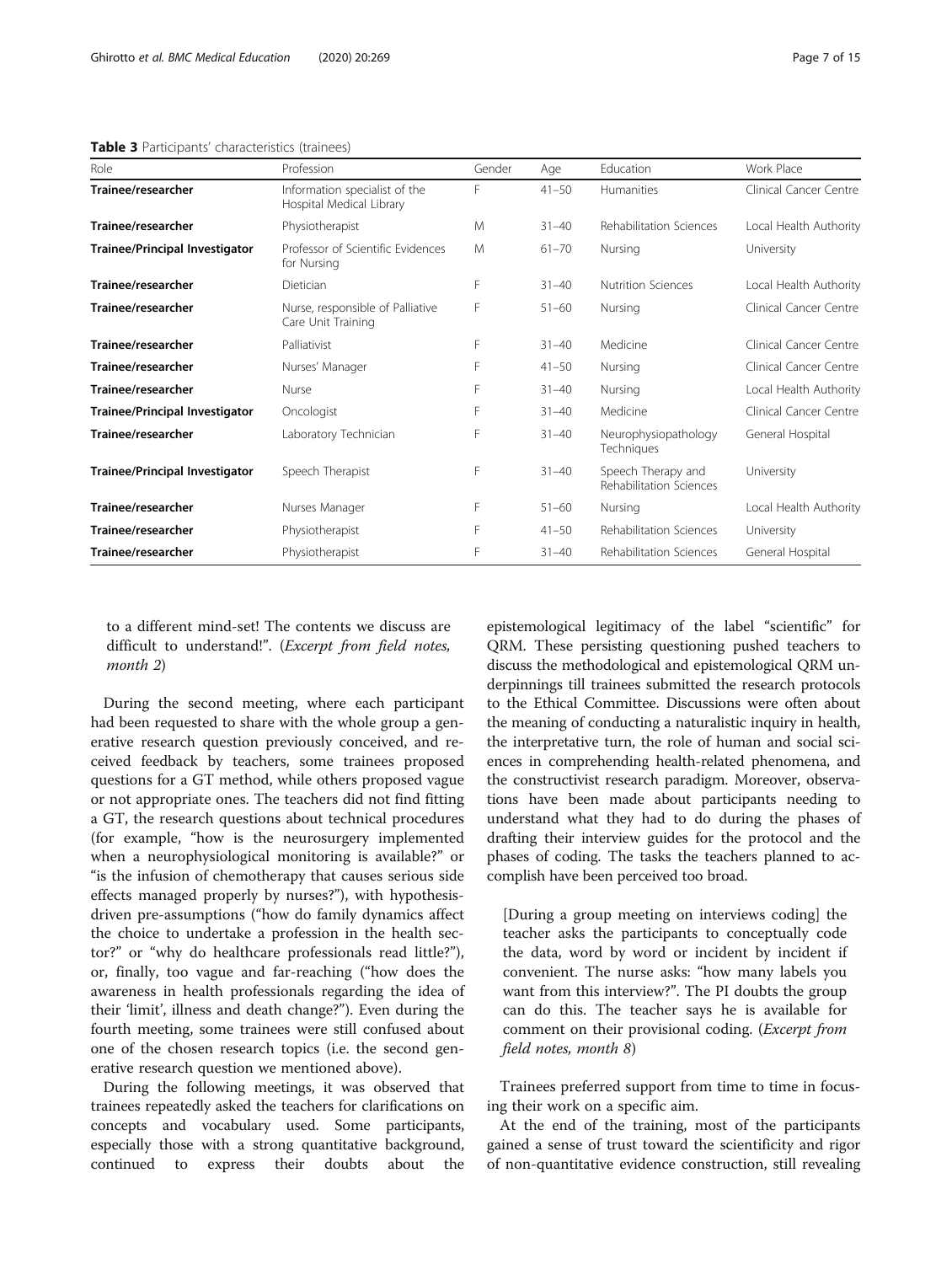not to be autonomous in performing activities like defining the research question, the interview guide and the coding. During the final FG meeting, the teacher emphasized this, highlighting positively the effort some of the trainees put into the training activities but also commenting that, in her view, especially people with long-lasting experience in a clinical and quantitative research would need an interdisciplinary team for doing qualitative research. Contextually, the trainees complained about having "wasted time" in the activities related to research question definition, preferring to have had a "prepackaged" research question. This preference emerged mostly from clinicians.

Initial curiosity seemed to turn into pleasure, as stated by one participant during the final FG meeting.

"I have to admit it was a pleasant surprise, even though it is an undefined topic." (Nurse)

## Another trainee evidenced

"The pleasure to look back and reflect over things and observe them in depth!" (Physician).

## Motivational aspects and difficulties in learning and conducting QRM

Motivations and personal investment in the training were observed, since the first meeting, when trainees seemed to have understood that the training would have required a personal commitment. A nurse voiced:

"I know that qualitative research is a demanding task" (Nurse).

Generally, it could be observed that some steps (constructing the research question, performing interviews, and coding) were perceived particularly challenging. One of the PIs reported:

"Constructing the question that drove us to do the study and the search for categories were the elements that seemed most critical to me." (Nurse).

Difficulties in QRM skill acquisition emerged mainly from interviewing. The members of two groups struggled both to cope with their feelings elicited by the research topics (generating questions a. and b.) and to bracket their sensitivity and professional background. The third group whose research question was 'what the hospital assistance of migrant cancer patients is', decided not to interview patients. They feared to live an emotional burden facing "frail" patients. Besides, they were strongly motivated in being

The majority of the trainees highlighted the emotional difficulties in being so close to research participants during the interviews. From the analysis of the field notes, the recurrent words and phrases used to describe the personal emotions related to interviewing were: "feeling in difficulty", "I feel uneasy", "after the interview I felt emotionally upset", "agitated", "embarrassed", "I feel afraid", "I was anxious all the time". A nurse stated:

"It was a completely new and unknown experience for me. So, it was a dive into the dark, let's say... and like all new experiences, they scare you because you do not know how to manage them" (Nurse).

As the training progressed, trainees began to report on their perceived professional and personal growth coming from the process of enquiring on real experiences lived by the study participants; this widely emerged during both formal and informal conversations.

The trainees have highlighted, especially at the end of the course, that the knowledge of a research method not based exclusively on the production of quantifiable evidence has fueled an unusual approach to the relationship. In essence, it was noted by nurses and physicians that deepening experiences of patients and family members, as qualitative interviewing demanded, was usually impracticable in clinical practice.

"It gave me a lot, taught me the right way to relate to the person ... because ... in the end you see their point of view, which in the hospital is always left a little aside. Doing qualitative research has fueled a different type of relationship with the subjects" (Physician).

"This can really change you... it can change your approach with people, with patients ... like in the construction of the interviews above all, that is, I initially asked questions to them too directly, with words a little ... that is ... too direct, too even a bit specialized perhaps" (Nurse).

Despite the worries, the trainees felt involved in interviewing with pleasure and a sense of fulfilment. But this motivational energy weakened during the subsequent stages of the training. A significant change in personal commitment has been observed from the phase that a trainee has called "desk research" (phase #5). Motivation cooled down, especially after the data collection phase, during which trainees repeatedly complained about the difficulty in managing time to devote to research-related activities because of their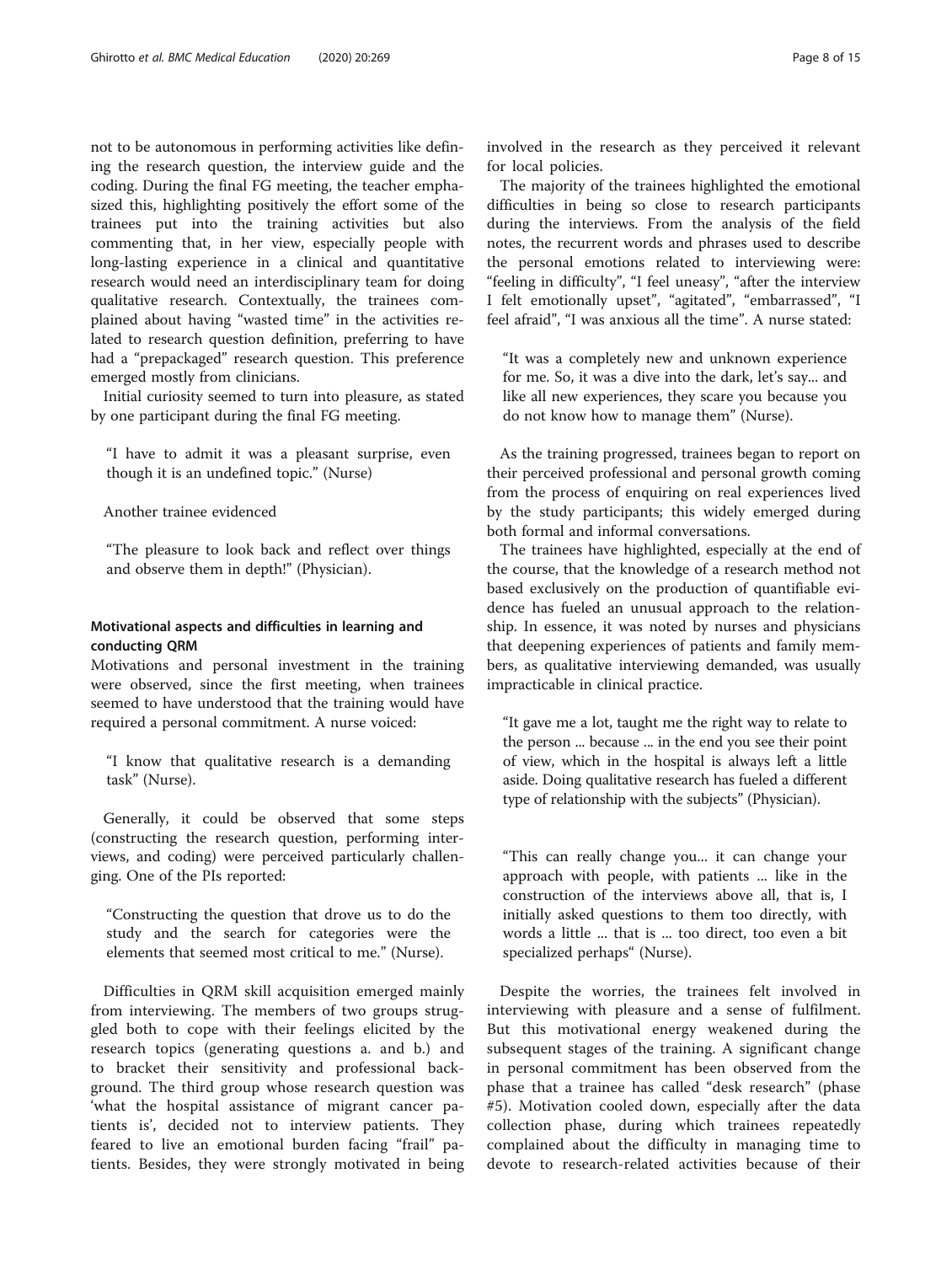busy work schedules and shifts. Also, the instructor participating in the FG confirmed that trainees

"seemed to have prioritized practical activities over … data analysis and reporting, which are part of the research … as important as the other tasks".

At the beginning of the training, participants were always on time and attended regularly. This behavior changed throughout the training and, during the final sessions, some participants were often absent, or they did not do the assigned homework. During the final focus group, all trainees commented on their experience with QRM as positive, and that the course had rewarded their initial interest in learning a research approach.

"I had no expectations; I approached qualitative research as a tabula rasa [clean slate], and all the reasons I had to participate have been met beyond my expectations" (Physiotherapist).

As to the instructor, she commented that she felt comfortable working with the trainees and evaluated the experience of teaching QRM to colleagues in the medical field as positive.

## Group-related factors: teamworking

As the instructor remarked during the final FG, the training was based on participants' interdisciplinary teamwork as means to perform a GT qualitative study. Although the training emerged as an opportunity for enhancing participants' personal and professional growth through the interaction between professionals with different background and roles, it also activated specific in-group dynamics.

During the first session, teachers shared with the participants a sort of code of conduct requiring the annulment of professional hierarchies for successfully carrying out a joint project. Nevertheless, at the beginning of the training, we could repeatedly observe that the dynamic shaping the relationships between participating HPs was based more on the different roles they had within their workplaces rather than on the communion of intent. Participants often mentioned that:

"Working with physicians, telling them what to do … it is not the way I am used to. I do not know if I will be able to coordinate the team" (Speech therapist, PI).

## Moreover:

"I play a different role every day; it's kind of … strange to me. When I clearly understood that

qualitative research is not done without working in a team, I concentrated on this aspect and learned to appreciate the effort to achieve a shared result, to harmonize ideas, to reach a result together" (Physician, PI).

The PIs were invested in an exclusive responsibility; not all of them felt to be prepared to.

"[As the PI of my research project] it was not easy to manage a group of people with managerial roles; however, trying to achieve a sort of working balance between professional roles and hierarchies was very stimulating. I put myself to the challenge" (Speech therapist).

"At the beginning, I did not want this task, I thought it was too demanding (...) but then the atmosphere that was created, what I learned in managing different thoughts and methods, paid me back for the effort" (Nurse)

"If I think of words that identify teamwork, I can use 'harmony, positive approach, desire to do, good harmony, energy'" (Physician)

Teamwork was also described as a viaticum for dialogue and collaboration between different professionals. As trainees have often underlined, doing research together meant changing habits in communication among professionals.

"Until now, I had never worked so closely with a doctor! I think it is a way to understand each other and lay the foundations for positive future collaboration" (Nurse).

While the collaboration among team members was fundamental to overcome issues related to protocol writing and interview-related worries, as to time for data analysis and reporting, teamwork was also the scenery of arguments among members.

"Fortunately, I had people at my side who helped me a lot, and then slowly, the anxiety and fear have faded and instead has given way to the curiosity of ... precisely being part of something I had never been part of" (Nurse).

The members are very serious at the beginning of the meeting. The teacher welcomes all and asks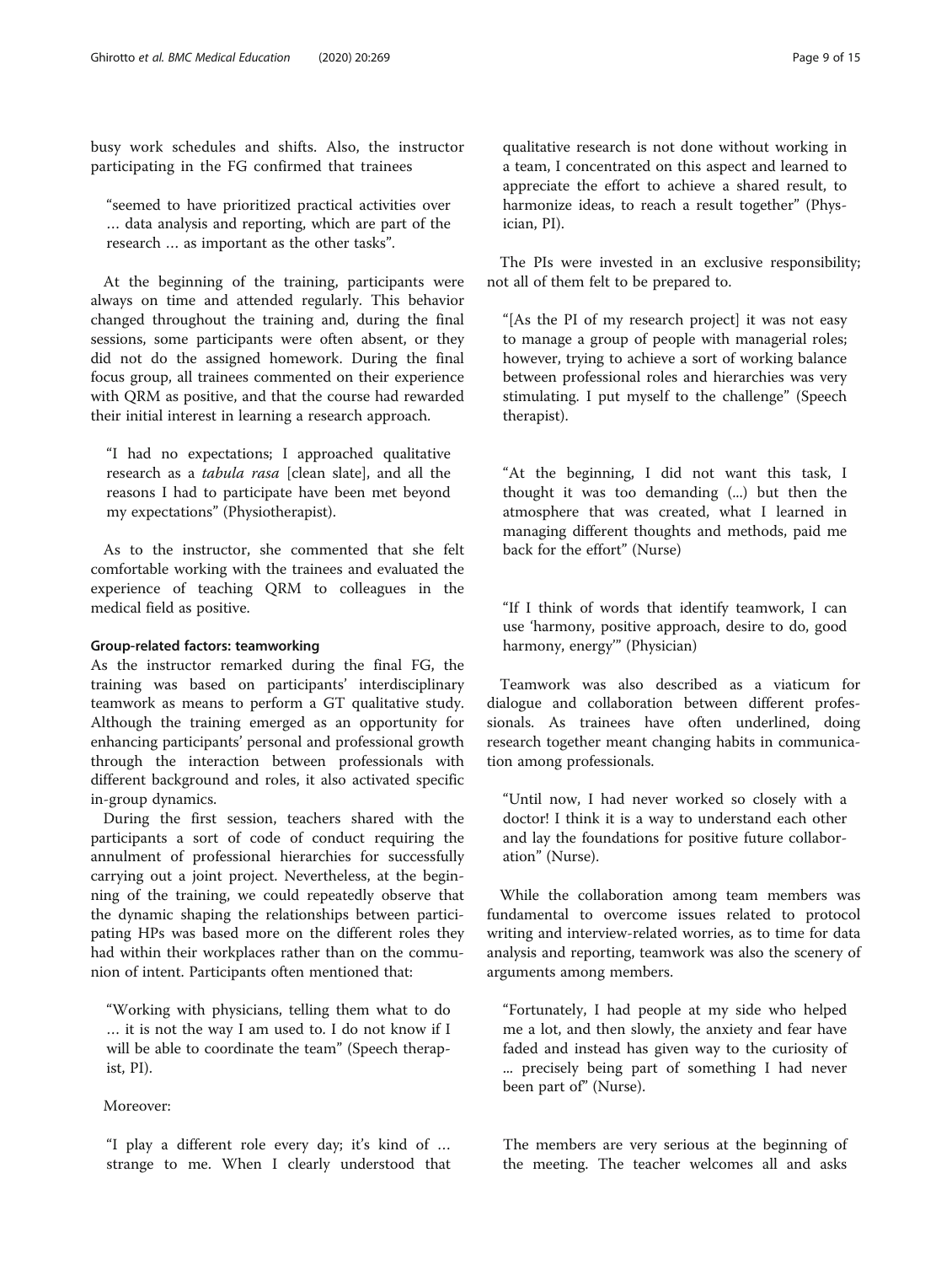how the analysis went so far. Participants look at each other. The PI starts saying they need an external point of view because they did not reach an agreement about categories and the theoretical model. The teacher reminds us that all the statements from the data have to be justified by the data themselves. A member says that they stated something that there is not in the interviews. Another one explains that she does not agree. The PI looks at the teacher like saying: you see? (Excerpt from field notes, month #11)

In the group led by the nurse, it was possible to notice how teamwork has never been fully realized: after having completed the first data analysis, personalism emerged during the most conceptual analyzes of their GT. The members discussed, in the presence and via email, the possible interpretations of the data and conceptual categories. These discussions became more heated when the group was asked to define a theoretical model, that is, the relationship between the conceptual categories. Each of the members had a different interpretation and wanted it to be accepted.

In the group led by a doctor, on the other hand, it seemed that teamwork has been more peaceful. During the group meetings with the trainers, the PI reported several times that she was satisfied with the teamwork. From the field notes, her leadership emerged as feeble.

In the group led by the speech therapist, that completed the research and first published the article, the members were able to differentiate competencies and tasks and, most importantly, to put aside their personal research interests in favor of that one of the groups. The librarian commented:

"Even if you do not care about the topic, you do not ignore it for reaching the goal. I have to abstract myself from my research interests. Maybe some people are only interested in one aspect, and they know a detail. Sometimes it is better not to know anything. I do not know anything: without prejudice, maybe I am the expert on anything".

## Organizational factors: the feasibility of Qualitative Research and its relation to the work setting

Beyond educational, motivational and group-related factors which affected attitudes towards conducting QRM and competencies' acquisition, organizational factors were identified as influencing skills' deployment. Trainees often questioned the feasibility of implementing QRM in their workplace. Although this issue often emerged during the various phases of the training,

observations performed during the last sessions led participants' beliefs to come to light explicitly. Opinions expressed by trainees toward this topic differed by professional role. Nurses with no managerial responsibilities and non-medical professionals were doubtful concerning the applicability of qualitative research in their workplace, in consideration of difficulties they perceived in putting their acquired QRM competencies into their future practice.

In particular, feeling to be the only one in the workplace to know and appreciate qualitative research affected the perception of QRM being feasible in the future.

"It is difficult to move forward if your colleagues do not understand the benefit of QRM, especially since this type of research requires a considerable amount of energy and dedication. It would be a pity not to be able to use it more" (Nurse in a day hospital).

"Since I work in a lab, [QRM] will certainly not help me because it is a technical field, and I regret that. However, that does not mean it has not helped to open my mind and make me want to try. But the fact is that I am quite sure I am not going to use it anymore." (Laboratory Technician).

On the contrary, physicians and nurse managers were more optimistic about the application of QRM in their area. This was clear since the first meeting when a physician stated

"I started the training because I had noticed the curiosity of colleagues with a similar research methodology and the need to understand in detail some sensitive issues. Since I work in oncology, I realized that there are several issues that quantitative methods cannot explore".

During the FG, she confirmed her initial idea:

"I have to say that many of my current research projects are the result of this training" (Physician).

Another physician recognized the similarity between QRM and previous training in narrative medicine and often reported her experience during the training. During the final interview, she stated that

"(QRM) extends my previous training in narrative medicine. I do not think I will have difficulty using it again" (Physician).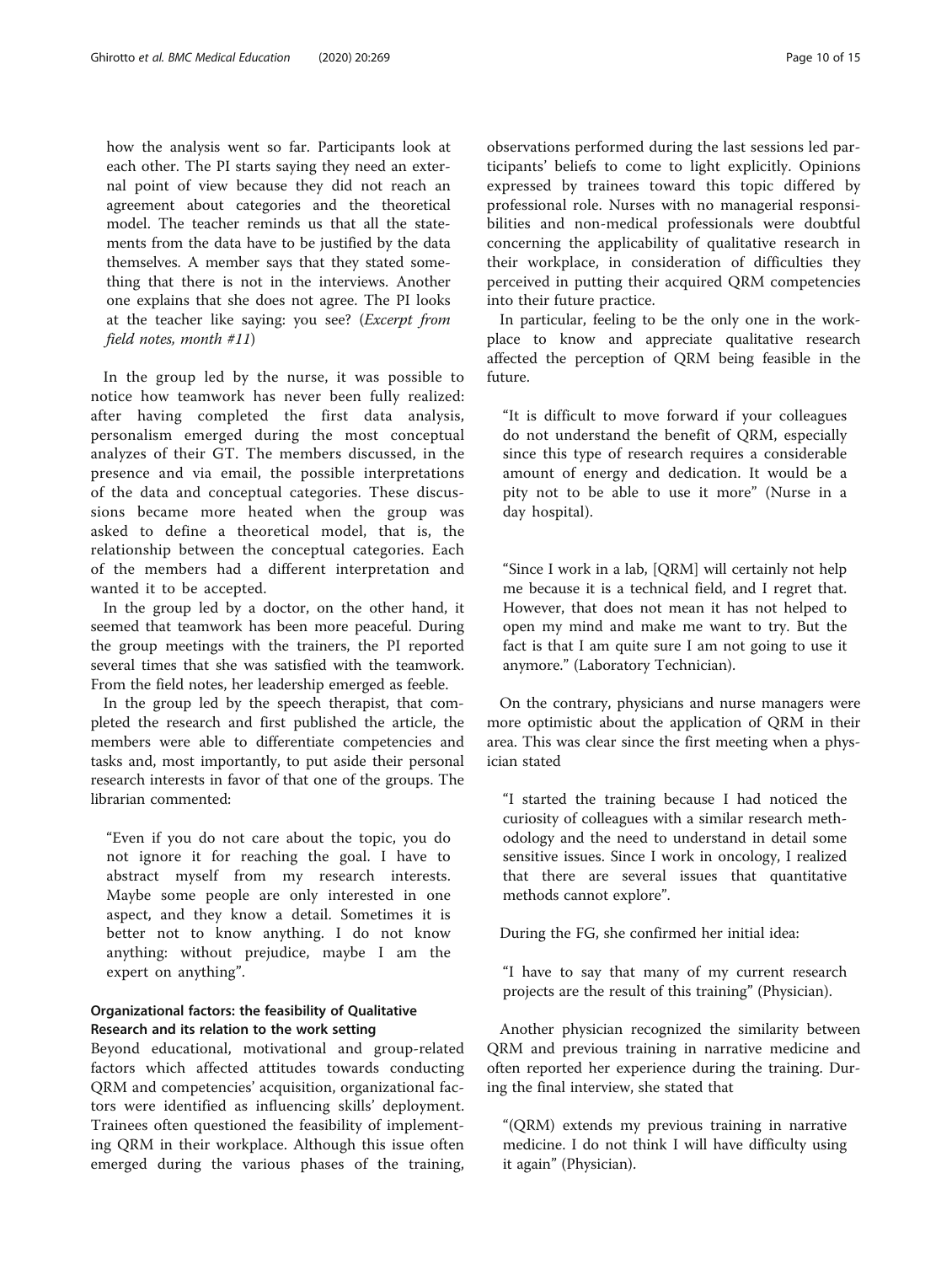For all the participants, what alarmed the most about implementing future qualitative studies was the workload QRM needed. Nonetheless, it was observed that trainees who could rely on the help of the teachers and colleagues expressed the willing to plan other research.

While at the beginning of the training participants did not know how much QRM could help them in their work, during the FG, they made suggestions on the implementation of strategies to raise colleagues' awareness about the usefulness of the QRM (at the institutional level and within their workplaces).

The perception of QRM feasibility in the workplace also varied according to what was considered a relevant topic by trainees. Informal conversations informed that some of the members of the group dealing with the novices experiencing for the first time the death of a patient took the training as a mere research exercise as the topic would have not substantial implications for the clinical practice. The dietician and the physiotherapist, in particular, were those who doubted the utility of addressing such a research topic. PIs of the other two groups, contrariwise, perceived the topic had value for practitioners. During an informal conversation, the nurse manager said:

"I will use the research findings to modify the care pathway and inform the practices in use".

## Discussion

The purpose of this study was to comprehend the attitudes of HPs learning and conducting QRM within a practical training program developed in their workplace. Following an ethnographic approach allowed us to illuminate the social actions and interactions that occur within a specific context and, in particular, to emphasize the factors influencing HPs attitudes and skill acquisition. As Kuper and colleagues pointed out [\[28](#page-14-0)], aspects of medical education should be investigated as the products of interactions between two or more individuals or groups. This was the case of learning and conducting QRM. This could be seen as broadening the methodological horizons in medical education [[17,](#page-14-0) [28](#page-14-0)].

Based on our observations and analyses, we found that one of the significant limitations to spreading of QRM is the researcher's methodological mind-set. Most often HPs were educated to an exclusively evidence-based approach which made them skeptical about the rigorous methodology and usefulness in the medical field, in agreement with findings from previous works [[11](#page-14-0), [29](#page-14-0), [30\]](#page-14-0). To limit the risk that previous educational background would prevent acquiring skills for QRM, academic curricula should address qualitative methodology, at least by informing about the benefit of using qualitative evidence in clinical reasoning [\[31](#page-14-0)].

This educational bias was, however, overcome by educating participants on the purpose of the qualitative approach and the validity and academic rigor of qualitative methodology, in agreement with other experiences in literature  $[4, 32]$  $[4, 32]$  $[4, 32]$ . The hands-on experience in carrying out their qualitative research projects in a real setting further corroborated their appreciation for the approach and provided them with a new skill set, including qualitative interviewing and inductive data analysis. It appeared that learning QRM by doing it, and especially by performing a GT  $[8]$  $[8]$ , within a tutored setting, is an essential and promising pedagogy. Besides, qualitative health research always requires practical activities rather than mere theoretical and abstract discourses [[33\]](#page-14-0).

Once participants embraced the new mind-set and mastered their new skills, they recognized the positive effect QRM training had also had on their relationships with colleagues that covered different professional roles. This also led to experience the potential of the team effort in pursuing projects, also beyond the scope of QRM. It is worth a mention the responsibility PIs' are called to take for managing intra-group dynamics, especially in a context of QRM interprofessional collaboration.

Moreover, learning-by-doing how to design and conduct QRM can be thought as a means for humanizing care provided by HPs. Todres et al. [\[34](#page-14-0)] describe the mutual relationship between a person-centred value framework for health care and the implications of the findings of QRM as a systematic whole for humanizing caring practices [[34](#page-14-0)]. They stress that a humanizing emphasis on care requires a particular kind of 'knowledge for care' and needs studies with specific epistemological and methodological characteristics. Such characteristics are intrinsic to QRM and require, as our trainees realized, personal involvement, openness to contexts, and sensitive relationship to research participants, especially within cancer care [[21\]](#page-14-0). While Todres and colleagues [[34\]](#page-14-0) portray a reciprocal relationship between this framework for care and QRM, we can move forward this concept, proposing a complementary relationship between care humanization and learning-by-doing QRM, about which we hope further research will be carried out in oncological settings.

Finally, the study documented another obstacle in the time constraints of HPs and the future feasibility of QRM training. Given that participants already had busy working schedules, the project required they additionally resort to, or develop, time-management skills, in order to be able to complete the study. This aspect of timemanagement skills was also described by Calderón [[12](#page-14-0)] in a commentary summarizing an eight-year qualitative online training experience addressed to GPs, and by Featherstone et al. [[13\]](#page-14-0) in their ten-year follow up on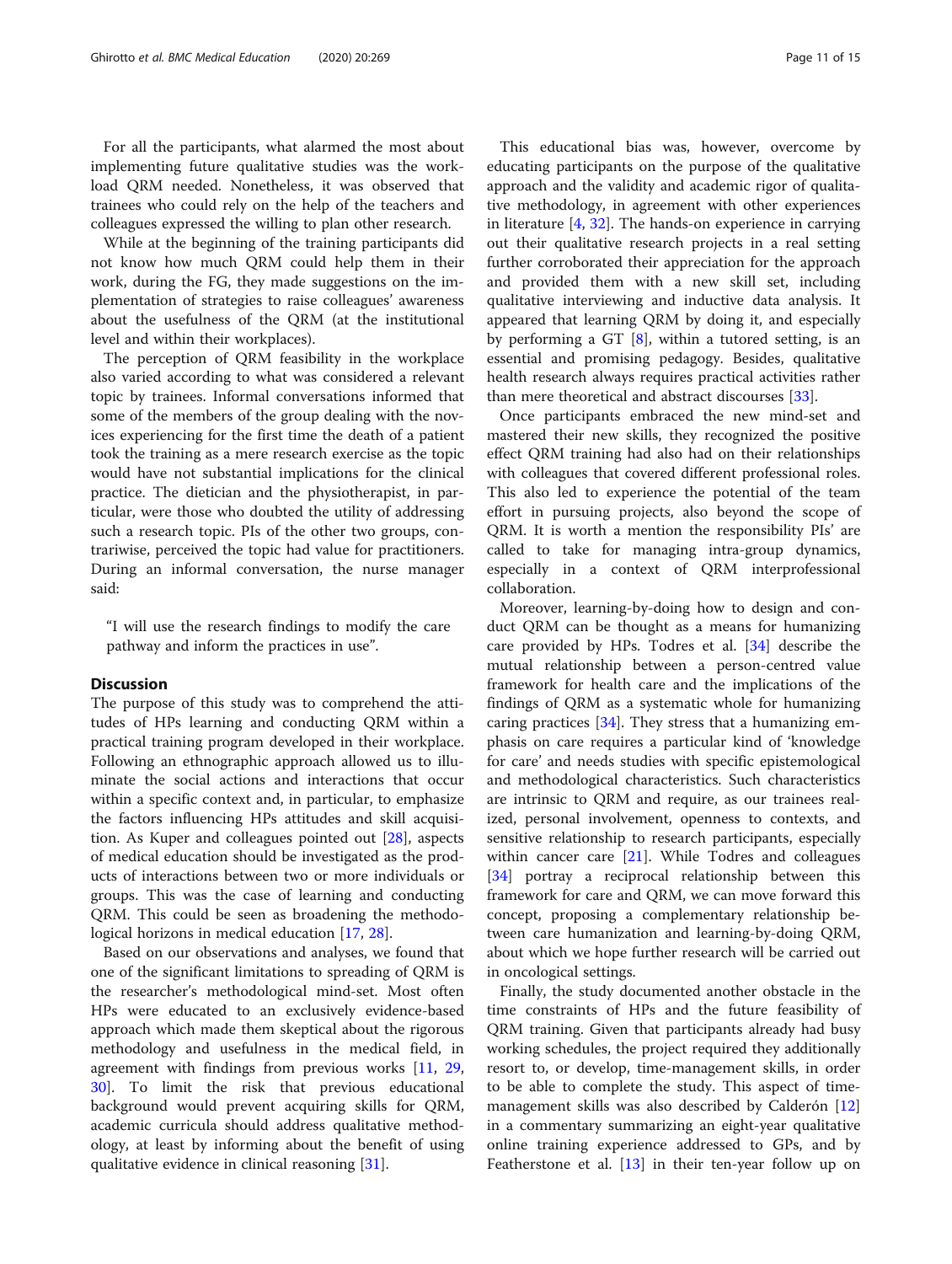qualitative research training in primary care. PIs should have the capacity of helping team members in managing time and tasks. Nonetheless, the time qualitative research requires is an element to be taken into consideration in the evaluation of the behaviors of HPs doing research in their workplace. It is quite impossible to foresee how much time a qualitative study needs to be carried out. Facilitators to motivate HPs to attend QRM courses may include defining in advance a formal learning agreement among trainees and their clinical managers in terms of mandate and research topic to investigate. HPs need to have their research-related time recognized as part of their profession. CME credits should be flexibly accredited by managers and at least two colleagues from the same unit or ward should attend the training to avoid sense of isolation.

One last noteworthy consideration is on the transfer of QRM skills and applicability in HPs' departments or units. In our study, the possibility of achieving this appeared to depend on the perceived work-related relevance of the research topic and the presence of other colleagues sharing an appreciation for QRM. As described by Hunt et al. [\[35](#page-14-0)], projecting oneself into performing qualitative research in the future has to do with one's expectation, or not, to be alone and isolated in playing learned skills. Contextually, from our analysis the importance of connecting research topics to professional practice emerged. HPs' clinical and work activities inform research interests, so it is inevitable that HPs' expectations about QRM involve what research can do for helping them in their workplace [\[12\]](#page-14-0).

Findings from our ethnographic study supported the funding by the Clinical Cancer Center Scientific Directorate of two further editions of the training, involving 34 HPs. The results of the qualitative researches carried out during these training programs were reported within local, national and international events. Trainees had the chance to present their work to them colleagues and managers during a seminar. Their studies were commented by an invited lecture from abroad. This allowed spreading awareness around QRM and the added value of applying this type of research in healthcare settings.

As to research relaunch about HPs learning QRM within the workplace, it would be interesting to isolate sensitive outcomes to evaluate over time. This course was an opportunity for trainees to reflect on the relationship with teammates and the participants of their GT studies (colleagues, patients and family members). Learning how to conduct QRM studies may also mean learning how to deal with feelings, overcome hierarchy issues, work together for a common goal, improve relationships in the workplace. Besides, acquiring QRM competencies may positively affect the personal skills in communicating with patients and users. Further research to evaluate the impact of QRM training not only on participants' learning but, more importantly, on workplace climate and care quality is suitable.

## Strategies for future qualitative research methodology hands-on training addressed to health professionals in continuing education

In the last decades, an interesting debate has aroused concerning the problem of teaching QRM, or 'how to teach the tools of an uncertain trade for use on an unknown job', as synthesized by Mason [[36](#page-14-0)]. This FE adds insights on how to design a future learning-by-doing style QRM training to HPs. Following our main results, we may propose points worth considering.

In general, QRM trainers should provide ways for others to learn doing research by researching. Teachers should also avoid abstract descriptions of methods before the novices understanding of what research is and is about [[37](#page-14-0)]. In this regard, planning a syllabus is recommendable: it would avoid improvisation and allows teachers to make a learning agreement with managers and future participants.

Before the beginning, we may suggest the following strategies:

- Hands-on training requires CME providers to be flexible in allowing varied didactic techniques and a flexible schedule. We suggest the trainers share the syllabus with both CME Scientific Committee and future participants' managers. For the subsequent editions of the QRM training, we planned to discuss in advance HPs candidates' participation with managers.
- As to organizational factors, time constraints should be taken into account. Managers, who have agreed on the participation of their colleagues, are aware that doing research is a time-consuming activity. Acknowledging proper CME credits or lightening ordinary workload are facilitating factors. In any case, QRM activities have to be reckoned as working hours.
- Trainers should contact managers and ask them to encourage HPs participating QRM training programs, mainly if these include teamwork education, in order to nurture a positive culture of learning and teamwork within the workplace, in accordance to what suggested elsewhere [\[38\]](#page-14-0).
- It has been reported  $[4, 11]$  $[4, 11]$  $[4, 11]$  that cognitive dissonance is an ingredient of QRM learning and practice to be managed by the trainers and, hopefully, by peers. As several authors pointed out [[39](#page-14-0)–[41\]](#page-14-0), experienced mentorship plays a pivotal role in becoming confident on how to conduct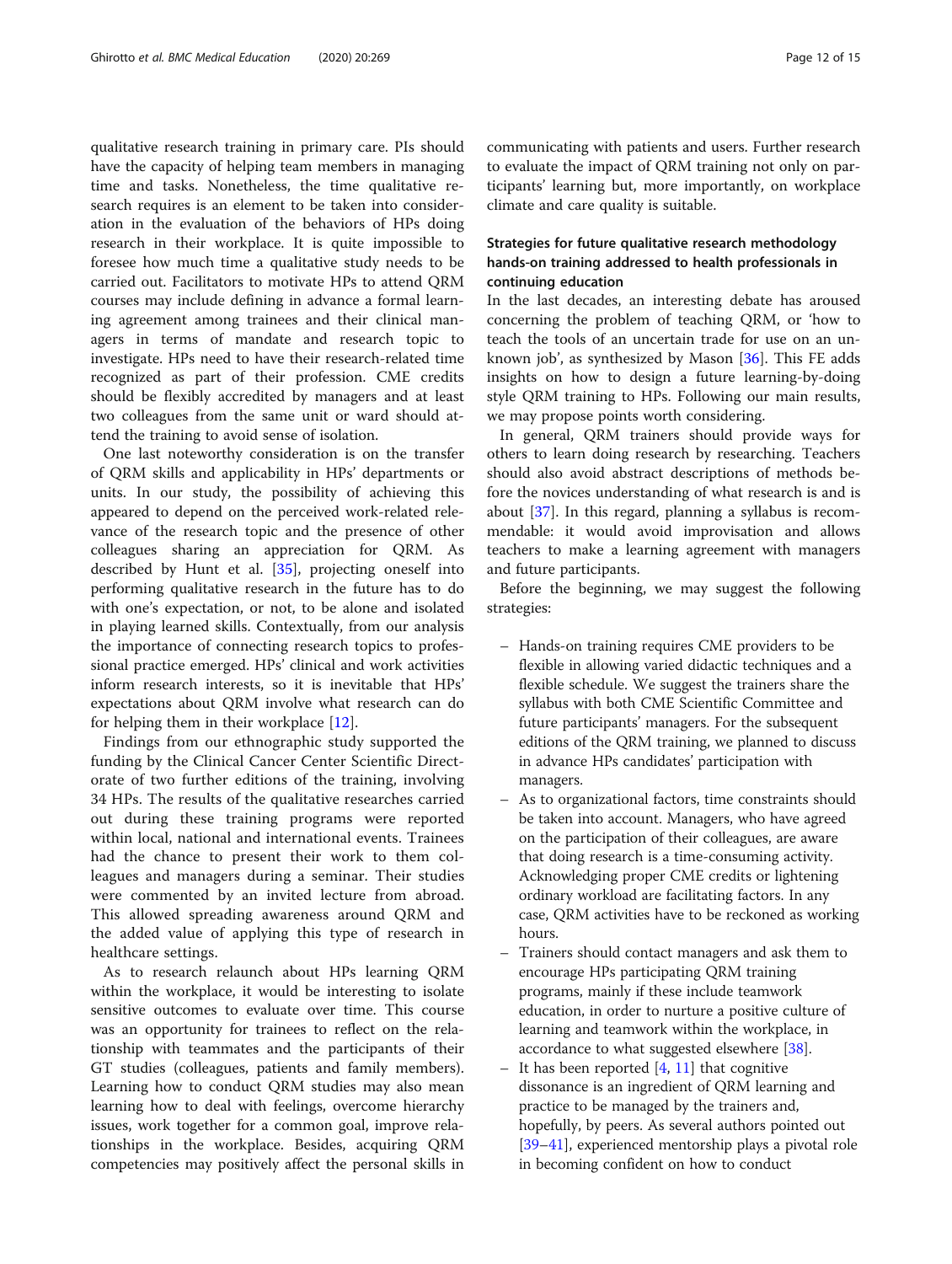qualitative research. The training staff should include methodologists as teachers and trainers and experienced tutees.

– As to group-related factors, we noted that being a PI is demanding. PI has to manage intra-group dynamics, and they should be prepared or, at least, accompanied by trainers. According to our findings, the characteristics of teams that have led to successful participation in teamwork (and positive outcomes for team performance) [[38](#page-14-0)] include: the ability of the PI to differentiate the competencies within the group; the capacity of the members to put aside their personal research interests (and personalism) in favor of that one in common. If the QRM training involves conducting real qualitative studies, deciding who will be a PI is unavoidable. A preliminary workshop about what being PI in a research team means may be advisable. This strategy may limit likely hierarchy-related issues.

During the training, we may highlight the following strategies:

- as to educational factors, we already pled for integrating QRM within academic curricula as taking qualitative evidence is becoming more and more beneficial for clinical reasoning [[31](#page-14-0)]. For future methodological training within the workplace, it is crucial to teach ontological and epistemological essentials since they are prerequisites to comprehend QRM. We suggest discussing ontological and epistemological underpinnings while doing research activities by planning in-between sessions for reflexivity and thoughts-sharing. Experiential learning is advantageous to understand both the philosophical orientation and practical skills necessary to conduct QRM [\[11\]](#page-14-0). Moreover, this fashion fits the practice-oriented attitude our participants showed.
- Sessions for freely sharing personal accounts (feelings, comments, opinions) among trainers and trainees should be planned in order to deal with motivational factors. According to the recommendations from a systematic review about HPs' experience of teamwork education [[38](#page-14-0)], the first meeting should explore participant learning needs and their prior experiences of working in teams before implementing teamwork education programs. Then, from time to time, allowing trainees to voice their perceived difficulties in dedicated debriefing and reflection sessions could be a form of support and a facilitating factor for skills' acquisition.

– We also suggest keeping the level of trainees' commitment as high as possible by selecting QRM projects perceived to have a practical value. Also, having process evaluation sessions may periodically re-motivate trainees' participation.

At the end of the training, we suggest the following strategies:

- PIs and team members should arrange brief meetings within the wards or units to present their research to colleagues and managers;
- Trainers, along with trainees, should organize a CME event as an opportunity to raise awareness about QRM and its value for healthcare.

#### Strengths and limitations

Limiting a training assessment to participants' satisfaction and learning questionnaires, necessary for CMEs, reduces the possibility of taking into account personal and contextual aspects. In this case, we conducted a qualitative assessment through FE to better understand the attitudes of the HPs towards new learning. The results discussed here have allowed us to understand, as trainers, what barriers and facilitators HPs have experienced and how to enhance future methodological training offer. Besides, as recently outlined [\[17\]](#page-14-0), FE offers a methodological approach tailored to medical education characteristics and should be a part of the qualitative toolkit in medical and health sciences education research.

There are also methodological limits which it is essential to discuss. Only six out of 14 trainees participated in the FG. Tracing the reasons for non-participation was not possible. We can hypothesize that those who participated in the FG were more likely to be satisfied with the training they attended. As one teacher was present during the FG, trainees could be influenced during the discussion. Nonetheless, including a teacher together with trainees enriched our dataset, providing observations from a different point of view. Mostly, collected data were about trainees and teachers appeared rarely in the field notes. Only a researcher could analyze the data. Nevertheless, data collection included triangulation, as the researcher compared data from different sources. The last limitation, and a research relaunch as well, we would like to note the choice of teaching trainees with the means of conducting a GT study. This method was particularly demanding in terms of time, resources and requested preparation and could have impacted the results of this ethnographic study. Nonetheless, it appeared to be the most comprehensive methodology for making the peculiarities of qualitative interpretative research appreciable [\[8](#page-13-0)]. Exploring the implication of learning how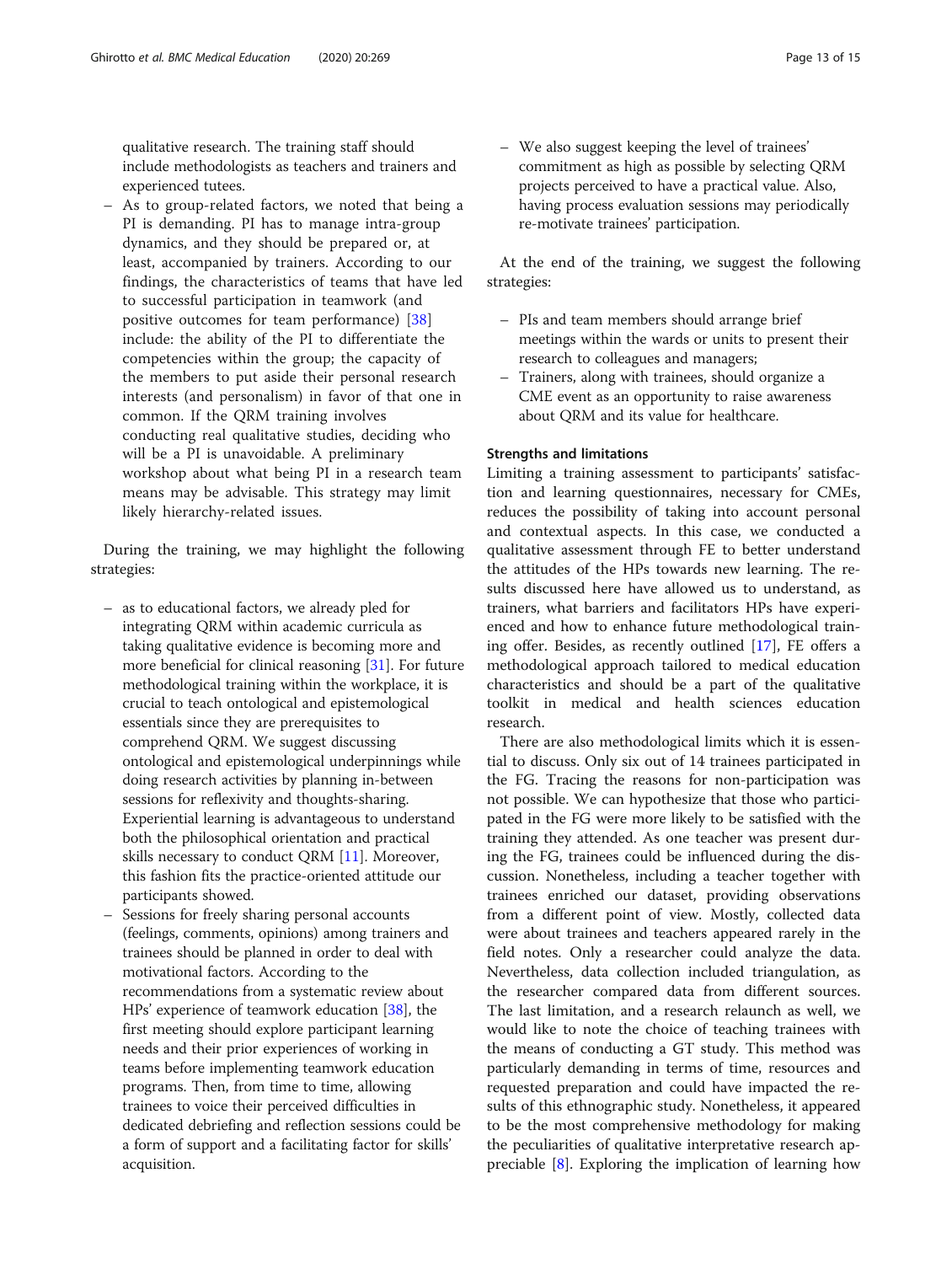<span id="page-13-0"></span>to conduct GT studies, precisely, rather than another type of qualitative investigations, needs further and comparative analyses.

## Conclusions

Taken together, these findings show an appreciation for QRM among HPs and its added value in exploring the many aspects of the healthcare setting that cannot be studied through quantification. The ethnographic approach provided us with the methodological tools to draw and build upon the wealth of personal experiences collected by HPs throughout their career. Our findings show that QRM training within the workplace elicit a number of factors to take into account. Learning qualitative methodology may foster a renewed attitude towards one's professional education, while making interprofessional relationship issues emerge. Nonetheless, broadening the perspectives of professionals on their clinical practice by means of learning QRM may have an evident quality improvement return.

The development and application of QRM across clinical practice could benefit from (i) dissemination on QRM value and potential in improving everyday clinical practice through brief seminars, and (ii) coordination with medical management to allow the implementation of QRM training within working hours and within clearly defined healthcare quality improvement strategies.

#### Abbreviations

CME: Continual Medical Education; EBM: Evidence-based Medicine; FE: Focused Ethnography; FG: Focus Group; GT: Grounded Theory; HP: Health Professional; PI: Principal Investigator; QRM: Qualitative Research Methodology & Methods

#### Acknowledgements

The authors acknowledge the contribution made by the trainees. Authors are grateful to Manuella Walker (Pisa, Italy) for assisting in the editing of the paper and wish to thank the reviewers that patiently helped them improving the manuscript.

#### Authors' contributions

LG conceived and designed the focused ethnography. All the authors discussed the data collection strategy and agreed on data triangulation activities. LDP collected the data and conducted participant observations. LG and LDP interpreted the data and SDL gave a third opinion in case of disagreement. All the authors agreed on the overall interpretation. LG drafted the articles and LDP and SDL detailed its final version. All the authors revised the article critically. All the authors agreed to be accountable for all aspects of the study in ensuring that questions related to the accuracy or integrity of any part of the work are appropriately investigated and resolved. All the authors have read and approved the manuscript.

#### Authors' information

Luca Ghirotto, Ph.D. in Cognitive Sciences and Education is head of Qualitative Research Unit at the Scientific Directorate of Azienda USL – IRCCS di Reggio Emilia, and works at the Department of Human Sciences, University of Verona, Italy as researcher in special and inclusive education. Ludovica De Panfilis, Ph.D. in Medical Bioethics, is a philosopher with an M.D. in Palliative Medicine. Currently she is head of the Unit of Bioethics at the Scientific Directorate of the Azienda USL – IRCCS di Reggio Emilia (Italy).

Silvia Di Leo is a psychologist, specialized in systemic-relational therapy, and psycho-oncologist. She worked at the Palliative Care Unit of the Research Hospital "Arcispedale S. Maria Nuova" in Reggio Emilia. Now she coordinates the Unit of Psycho-Oncology of the Azienda USL – IRCCS di Reggio Emilia (Italy).

#### Funding

Not applicable.

#### Availability of data and materials

We do not have ethics approval to make raw data from this study available for sharing.

#### Ethics approval and consent to participate

According to the Reggio Emilia Hospital "Arcispedale Santa Maria Nuova" internal regulation regarding continuing medical education (CME), the researcher could dispense with informed consent as the study concerned educational practices and quality improvement. Moreover, in accordance with internal procedures, the training was endorsed by the competent body of the Hospital (CME Scientific Committee) and not submitted to the Local Ethical Committee (Provincial Ethical Committee of Reggio Emilia). The researcher, however, adopted specific participant protection procedures. Usually, the trainees are asked to evaluate the curricula and the classroom management methods anonymously, filling in a sort of customer satisfaction survey. In this case, the researcher asked teachers to agree with trainees to involve them in the focused ethnography, with the aim of both evaluating the training and discussing their in-service training experience. As the participation in the training implied involvement in the study, teachers made sure that trainees were fully aware of this. Participants had received this information before the training started, and during the first meeting teachers introduced the external researcher (LDP). Trainees were adequately informed about her role of external observer. Trainees were also informed about confidentiality: they were reassured that the method of making observations would not result in personal identification or harm. Again, participation by the trainees in interviews and the FG was on a voluntary basis. The researcher gathered verbal consent prior to audio recording and audioregistered the consent soon after. It was also clearly stated that all and any information obtained as a consequence of this study would be guaranteed and protected as indicated under the Italian Law on Privacy and, as such, could not possibly be traced.

#### Consent for publication

Participants gave consent for anonymous quotes to be published from the research.

#### Competing interests

The authors declare that they have no competing interests.

#### Received: 4 November 2019 Accepted: 10 August 2020 Published online: 17 August 2020

#### References

- 1. Bunniss S, Kelly DR. Research paradigms in medical education research. Med Educ. 2010;44:358–66.
- 2. Wilson I. Qualitative research in medical education. Med Educ. 2010;44:942.
- 3. Dornan T, Kelly M. What use is qualitative research? Med Educ. 2017;51:7–9.
- 4. von Unger H, Werwick K, Lichte T, Herrmann M. Learning about general practice through qualitative interviews: lessons from a seminar course with medical students. Med Teach. 2010;32:e127–32.
- 5. Arieli D, Tamir B, Man M. Teaching qualitative research as a means of socialization to nursing. Nurse Educ Today. 2015;35:795–9.
- Rosenkranz SK. Wang S, Hu. W Motivating medical students to do research: a mixed methods study using Self-Determination Theory BMC Med Educ. 2015;15:95.
- 7. Reising DL. Establishing student competency in qualitative research: can undergraduate nursing students perform qualitative data analysis. J Nurs Educ. 2003;42:216–9.
- 8. Charmaz K. Teaching theory construction with initial grounded theory tools: a reflection on lessons and learning. Qual Health Res. 2015;25:1610–22.
- 9. Britten N. Making sense of qualitative research: a new series. Med Educ. 2005;39:5–6.